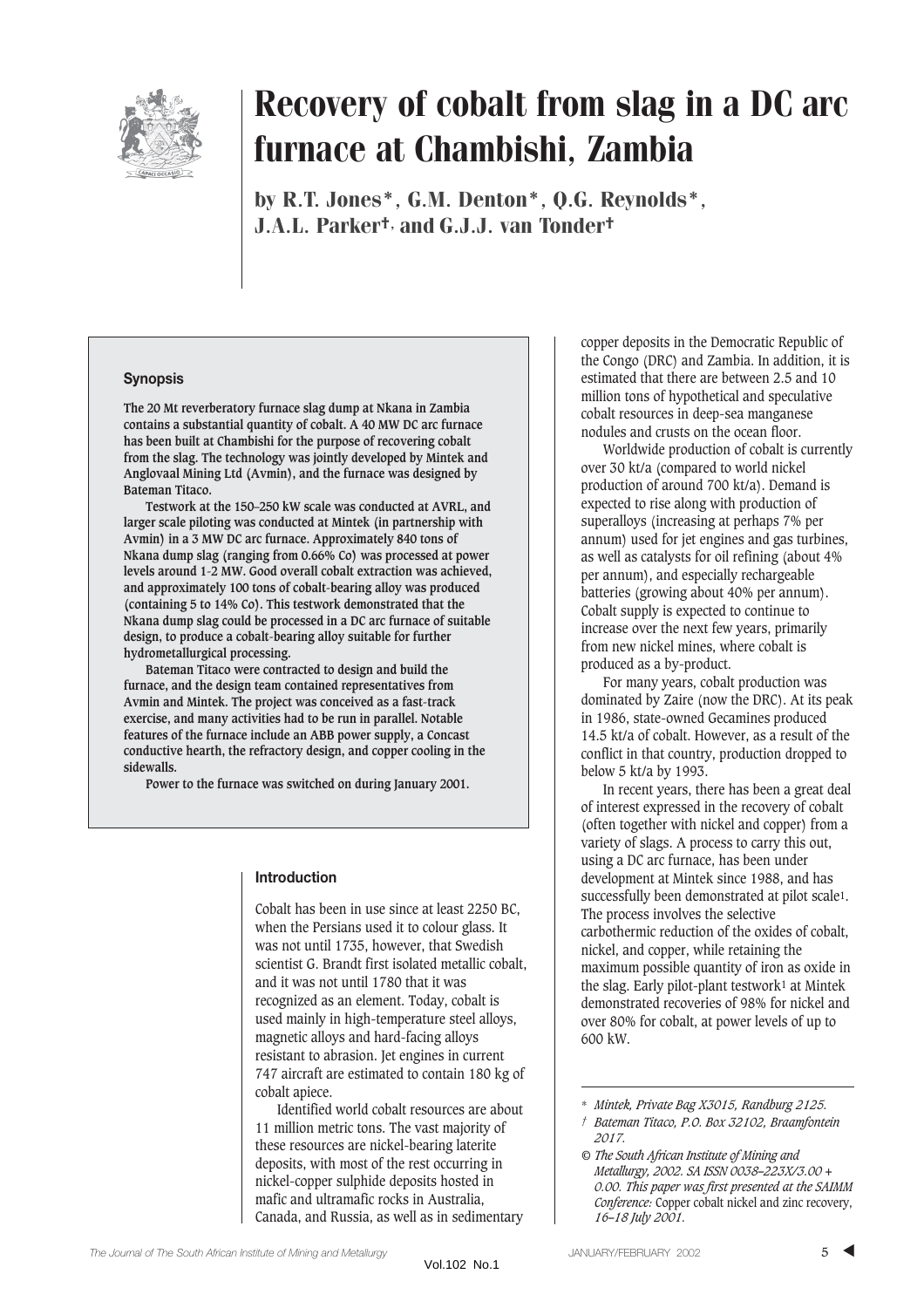# Recovery of cobalt from slag in a DC arc furnace at Chambishi, Zambia



**Figure 1—DC arc furnace building at Chambishi**

More recently, attention has been focused on the Nkana slag dump on the Zambian Copperbelt. More than six decades of copper mining and smelting at the site near Kitwe, 250 km north of Lusaka, have left behind about 20 million tons of slag grading between 0.3 and 2.6% cobalt. This dump, covering a square kilometre to a depth of about 30 m, is probably the world's largest cobalt resource that is situated above ground. Many attempts have been made over the years to recover cobalt from this dump, and much research has been carried out in this field. Anglovaal Mining Limited (Avmin) of South Africa purchased the reverberatory furnace slag dump at the Nkana smelter and the Chambishi Roast Leach Electrowinning (RLE) plant in 1998 for US \$50 million. In July 1999, plans were announced to expand the Chambishi RLE plant to incorporate a US \$100 million smelter facility to process the slag, increasing the Chambishi production by 4 kt/a of cobalt and 3.5 kt/a of copper.

The overall management of the project was handled by Kvaerner, with Dowding Reynard & Associates providing the equipment for material handling and feed preparation circuits for the solid dump slag, Bateman Titaco providing the DC arc furnace, Atomising Systems (through Bateman IST) supplying the water atomizer, and Hatch providing the leaching equipment.

Chambishi Metals plc (owned 90% by Avmin, with ZCCM holding the remainder) recently commenced the commissioning of its new slag processing facility. Avmin have constructed a new wing at the Chambishi cobalt refinery, and the smelter and leach plants are expected to ramp up to full production during 2002. The new treatment facility will blend, smelt, leach, and electrowin cobalt and copper from Nkana slag. The additional section is expected to add about 3.6–4.1 kt/a of cobalt, and 2.7–4.5 kt/a of copper to Chambishi's output. The expanded plant will have the capacity to process around 7 kt/a of cobalt, and 15 kt/a of copper. The 20 Mt of cobalt-rich slag from Nkana will pass through the new plant prior to being refined into cobalt and copper cathodes in the existing plant. The life of the slag treatment plant is expected to exceed 30 years.

All told, Avmin expect to have invested US \$185 million in Chambishi (including the slag treatment facility as well as other improvements) by the time commercial production begins.

#### **Theoretical background to the smelting process**

Mineralogical studies have shown that cobalt is present as CoO in copper reverberatory furnace slag. Copper in the slag is mainly attributed to the presence of copper-rich sulphides. The cobalt oxide, and, to a lesser extent, the copper oxide associated with the silicate/oxide phases, is reduced by Fe from the alloy to form metallic Co (and Cu), resulting in the formation of FeO in the slag. The CoO in the slag is associated primarily with  $Fe<sub>2</sub>SiO<sub>4</sub>$ , and analysis by scanning electron microscopy showed some Fe<sub>2</sub>SiO<sub>4</sub> particles with no detectable Co or Cu, thus demonstrating that it is, in principle, possible to remove all the Co and Cu from this phase.

Because the cobalt is present in the slag in oxidized form, recoveries would be very low if conventional slag cleaning (typically using an AC slag resistance furnace) was used, as this relies largely on a gravity settling mechanism, whereby entrained sulphide and metallic droplets are simultaneously collected. Other conventional recovery techniques, such as slow cooling of the slag, followed by milling and flotation, are also inappropriate for the recovery of oxidized metals dissolved in slag. Conditions need to be sufficiently reducing to recover a significant fraction of the cobalt present. These conditions can be achieved very effectively by means of the addition of a reductant (such as carbon) to a DC arc furnace.

When carbon is added to the slag, the various metallic elements reduce to different extents, at a given level of carbon addition. This behaviour allows a reasonable degree of separation to take place during smelting. The intention in this part of the process is to separate the valuable nonferrous metals from the iron and the gangue constituents present in the slag. The desirable area of operation is clearly somewhere in the region where the recovery of cobalt is high, and the recovery of iron to the alloy is still reasonably low.

This process needs to operate at a temperature above the liquidus temperature of the alloy containing the Co, Cu, and Fe. Of these elements, Fe has the highest melting point of around 1540°C. For present purposes, let us assume an operating temperature somewhere between 1500 and 1600°C.

The interchange between Co and Fe can be seen by studying the liquid reaction between slag and alloy:

$$
CoO + Fe = Co + FeO
$$
 [1]

At equilibrium, the degree of separation between Co and Fe can be indicated by the equilibrium constant, *K,* which is strictly a function of temperature only. Over the temperature range of interest, *K* has a value of approximately 30.

$$
K = \frac{a_{Co} \cdot a_{FeO}}{a_{CoO} \cdot a_{Fe}}
$$
 [2]

The activities *a* may be expressed in terms of activity coefficients γ and mole fractions *x*.

$$
K = \frac{\gamma_{Co}\chi_{Co}\cdot\gamma_{FeO}\chi_{FeO}}{\gamma_{CoO}\chi_{CoO}\cdot\gamma_{Fe}\chi_{Fe}}
$$
 [3]

In the interests of simplicity, we may lump together the ratio of the activity coefficients of these four chemical species in solution. Individual activity coefficients may be obtained from the literature. Holzheid *et al*.2 obtained values for γFeO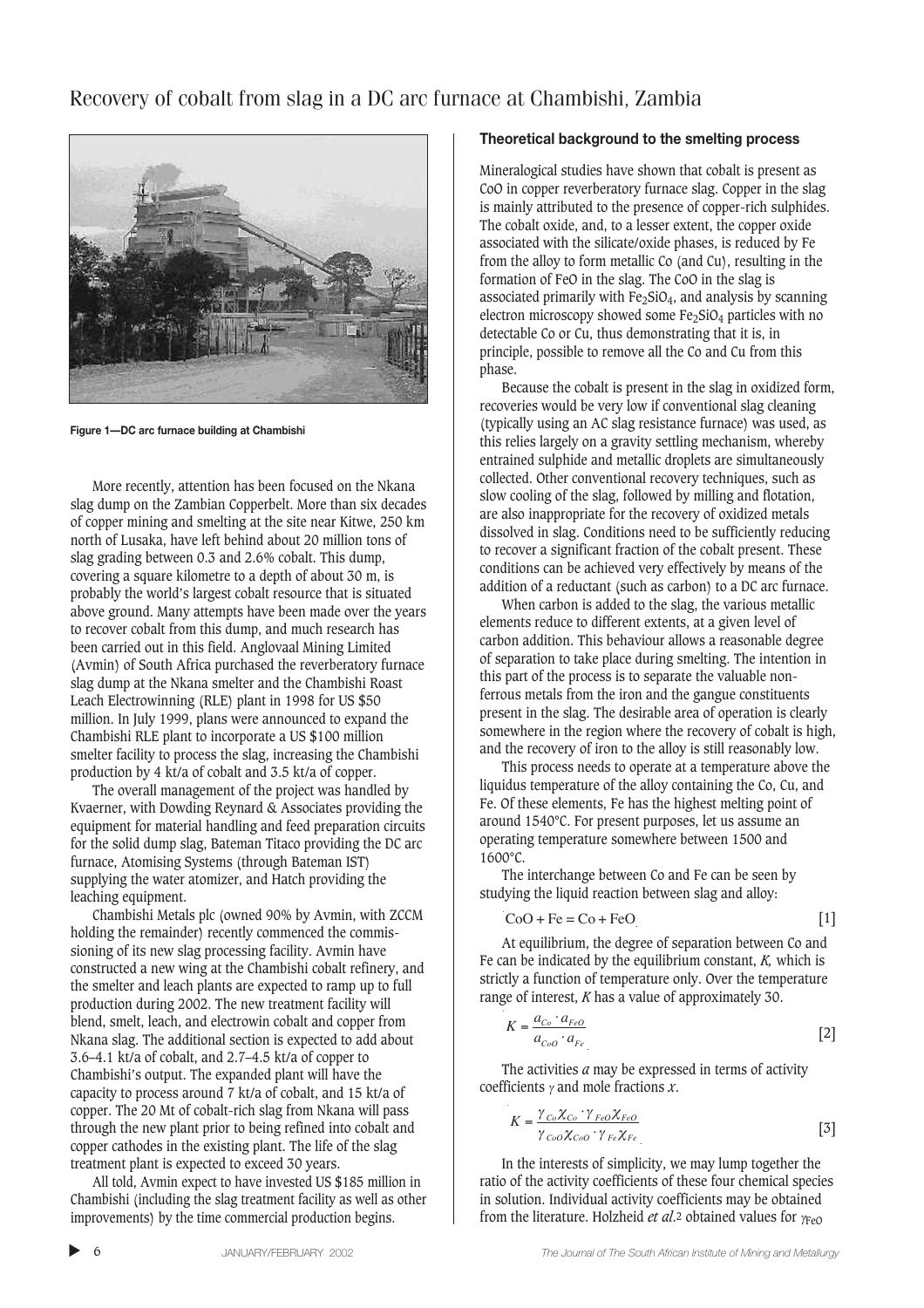of 1.70  $\pm$  0.22, and for  $\gamma_{\text{C00}}$  of 1.51  $\pm$  0.28. Teague<sup>3</sup> indicates that the activity coefficient of Co in fayalitic slags is 0.92. The data reported4 for the activity coefficient for Fe in fayalitic slags varies widely between 0.3 and 0.6.

Define 
$$
\gamma = \frac{\gamma_{CoO} \cdot \gamma_{Fe}}{\gamma_{Co} \cdot \gamma_{FeO}}
$$
 [4]

If we make the reasonable assumption that  $\gamma$  is not a strong function of composition, then we may derive a simple expression to show the relationship between the recovery of Co to the alloy and the recovery of Fe to the alloy.

From Equations [3] and[4]:

$$
K\gamma = \frac{\chi_{Co} \cdot \chi_{FeO}}{\chi_{CoO} \cdot \chi_{Fe}}
$$
 [5]

Expressed in terms of numbers of moles:

$$
K\gamma = \frac{n_{Co} \cdot n_{FeO}}{n_{CoO} \cdot n_{Fe}}
$$
 [6]

Note that the above equation may also be expressed in terms of mass percentages, simply by taking into account a conversion factor to allow for the ratios of the molecular masses.

$$
K\gamma = 0.988 \left(\frac{\%Co \cdot \%FeO}{\%CoO \cdot \%Fe}\right) \tag{7}
$$

If the amounts of cobalt and iron initially present in the feed are denoted by a superscript zero, the following mass balance equations may be written.

$$
n_{Co} = n_{Co}^0 + n_{CoO}^0 - n_{CoO}
$$
 [8a]

$$
n_{Fe} = n_{Fe}^{0} + n_{FeO}^{0} - n_{FeO}
$$
 [8b]

Recoveries  $R_{Co}$  and  $R_{Fe}$  may be defined as follows:

$$
R_{Co} = \frac{n_{Co}}{n_{Co}^0 + n_{CoO}^0}
$$
 [9a]

$$
R_{Fe} \equiv \frac{n_{Fe}}{n_{Fe}^0 + n_{FeO}^0}
$$
 [9b]

Combining Equations [8] and [9]:

$$
n_{CoO} = (1 - R_{Co})(n_{Co}^{0} + n_{CoO}^{0})
$$
 [10a]

$$
n_{FeO} = (1 - R_{Fe})(n_{Fe}^0 + n_{FeO}^0)
$$
 [10b]

Substituting Equations [9] (re-arranged) and [10] into [6] gives:

$$
K\gamma = \frac{R_{Co}(n_{Co}^0 + n_{CoO}^0) \cdot (1 - R_{Fe})(n_{Fe}^0 + n_{FeO}^0)}{(1 - R_{Co})(n_{Co}^0 + n_{CoO}^0) \cdot R_{Fe}(n_{Fe}^0 + n_{FeO}^0)}
$$
 [11]

This can be simplified to:

$$
K\gamma = \frac{R_{Co}(1 - R_{Fe})}{R_{Fe}(1 - R_{Co})}
$$
 [12]

This can be re-arranged to give:



**Figure 2—Relationship between Fe recovery and Co recovery to the alloy**

$$
R_{Co} = \frac{K\gamma \cdot R_{Fe}}{1 - (1 - K\gamma)R_{Fe}} \tag{13}
$$

It is certainly possible to calculate a value for *K*γ from published theoretical data, but this would only apply strictly to a perfect equilibrium system. It may be more useful to use the form of the theoretically-derived equation, and to fit actual plant data to the model. Values of *K*γ may be found by fitting experimental data to Equation [13]. For illustrative purposes, the curve in Figure 2 shows a value of  $K_\gamma = 7$ . It may be possible to modify the shape of the curve, to some degree, by changing the composition of the molten slag in the furnace to favour the activity coefficients of CoO and Fe over those of Co and FeO.

#### **Development of the process at Mintek and at AVRL**

Smelting testwork was carried out in DC arc furnaces at Anglovaal Research Laboratories (AVRL) and at Mintek. In addition, some small-scale laboratory tests were carried out at Mintek to investigate some of the more fundamental aspects of the process. A wide variety of test conditions (including the addition of many slag modifiers) were investigated at AVRL at a scale of 150—250 kW. In support of the design of the commercial installation, Mintek and Avmin conducted collaborative testwork, up to October 1999, at the 1 to 2 MW scale, in which approximately 840 tons of Nkana dump slag (ranging from 0.66% Co) was successfully processed in a 3 MW DC arc furnace. Good overall cobalt extraction was achieved during the tests, and approximately 100 tons of cobalt-bearing alloy was produced (containing 5 to 14% Co). Various refractories were tested in the smelting campaigns. The testwork demonstrated that Nkana dump slag can be successfully processed in a DC arc furnace of suitable design, to produce a cobalt-bearing alloy amenable to further hydrometallurgical processing.

The large-scale testwork was set up in such a way that it would mimic the mode of operation of the industrial-scale furnace. Approximately 10% more Fe reduction was required in the large-scale testwork to achieve Co recoveries similar to those achieved in the medium-scale tests. The differences in mode of operation between the medium-scale and large-scale tests were highlighted as the probable cause for the higher recoveries of cobalt (relative to that of iron) achieved in the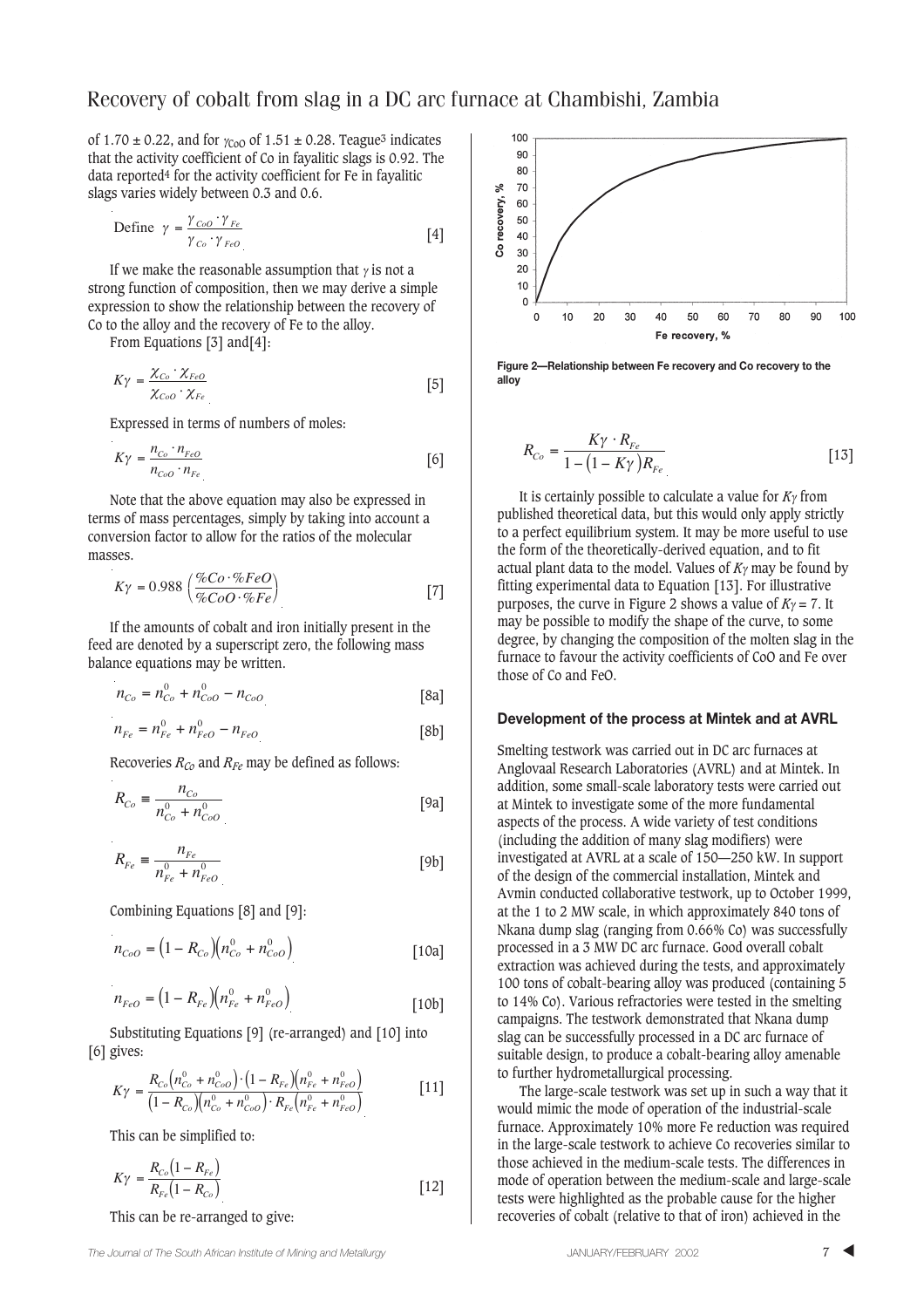# Recovery of cobalt from slag in a DC arc furnace at Chambishi, Zambia

medium-scale testwork. The medium-scale testwork was conducted by continuously feeding mixtures of dump slag, reductant, and fluxes to an initial molten metal bath containing small quantities of slag, such that the power and feed input were balanced in order to achieve the desired operating temperature. After a preset quantity of feed, or period of time, was reached, the feed was stopped, the power reduced, and the furnace tilted in order to remove the product slag and metal. The majority of the product slag was retrieved from the furnace, and a set quantity of metal was allowed to remain in the furnace for the commencement of the next cycle.

The following principles have been well established.

- ➤ Cobalt and iron recovery increases with increased carbon addition.
- ➤ Cobalt is preferentially reduced over iron. The reduction of cobalt is favoured above that of iron, especially under less reducing conditions. Highly reducing conditions lead to increased reduction of iron without a significant benefit in terms of cobalt recovery.
- ➤ The effect of temperature in the range 1450 to 1700°C has only a slight effect on the recovery of cobalt relative to that of iron. Temperature has a negligible effect on the solubility of cobalt in the slag.
- ➤ The recovery of cobalt relative to that of iron increases with an increased Co/Fe ratio in the dump slag.
- ➤ Changing of the slag chemistry through the addition of certain fluxes affects the recovery of cobalt from the slag. However, it was found that the slag chemistry had a lesser effect on the recovery than did the redox conditions. In general, it was found that fluxing was beneficial only under less reducing conditions, and that its effect decreased with increased reduction.
- ➤ An increase in the CaO content of the slag significantly increases the recovery of cobalt to the metal alloy. The effect of CaO is significantly more pronounced under less reducing conditions. Under very reducing conditions, the effect of CaO becomes negligible. At lower reductant additions, fluxing with CaO also increases the recovery of cobalt preferentially to that of iron.

# **Process description of Chambishi operation**

The 20 Mt Nkana slag dump has an average cobalt content of 0.76%, although there is quite a variation in grade, according to the location in the dump. The slag is reclaimed from the Nkana dump, then road-transported across the approximately 30 km from Kitwe to Chambishi.

Upon arrival at Chambishi, the slag is deposited, according to its grade, in a number of stockpiles close to the plant. In order to blend the feed slag, material is loaded from each stockpile and fed into a primary screening plant prior to being processed in the feed preparation plant5. The slag crushing circuit reduces the run-of-mine slag to a product in which 80% passes 15 mm size. The slag then passes to a 1200 ton capacity surge silo from which it is fed at a rate of 60 t/h into a fluidized-bed drier, fuelled by diesel or furnace off-gas. The bone-dry slag is discharged onto a heatresistant sacrificial conveyor which feeds the dry slag storage silo. An automatic sampler provides samples for moisture analysis and size distribution.

Slag is taken from the silo, by conveyor, to the blending plant where fluxes such as burnt lime (about 6%), coal as a reductant, and small quantities of other materials such as rutile are added. The blended feed is weighed before being fed to the furnace. As the furnace requires a specific ratio of slag, lime/rutile, and coal, the mix is conveyed in batches to eight furnace feed-bins, with the various materials being deposited in a single 'sandwich' layer on the conveyor belt.

Aside from the contained cobalt and copper, the feed slag contains an average of about 20% total Fe,  $43\%$  SiO<sub>2</sub>, 8% Al<sub>2</sub>O<sub>3</sub>, 8% CaO, 3% MgO, 3% K<sub>2</sub>O, and 0.6% S.

The flowrate of the slag and flux mixture, and the addition of coal at the correct ratio (about 4% of the mass of the slag) are maintained by the control system. The dump slag, fluxes, and reductant are fed by gravity through eight feed ports in the roof of the furnace. (There are sixteen feed ports available, with eight in use and eight blanked off.)

The average slag tapping temperature is around 1500°C. Molten slag is tapped from the furnace into 60 ton slag pots, which are carried by slag haulers to the nearby new dump where they are emptied out.

The alloy is tapped into ladles that are transported by crane to a ladle-heating station where the temperature of the alloy is elevated to about 1650°C, using a plasma torch. The superheated molten alloy is then lip poured into a pre-heated tundish feeding a water atomizer (rated at 500 kg/min).

Water atomization, involving the 'smashing' of a stream of molten alloy with a high-pressure stream of water, is used to directly produce fine particles of the cobalt-rich iron alloy (otherwise virtually unbreakable) with a mean diameter of less than 100 µm. The alloy particles are pumped as a slurry to the downstream leach plant.

# **DC arc furnace**

The DC arc furnace has a single electrode positioned above the molten bath. The single solid graphite cathode, 60 cm in diameter, is maintained in a central position in the furnace, at the correct height, according to the desired voltage and current settings. The molten alloy in the furnace forms part (the anode) of the electrical circuit. The furnace comprises a refractory-lined cylindrical steel shell, and a water-cooled refractory-lined roof (with twelve panels). The outer sidewalls of the furnace are water-cooled, to protect the refractories, and to promote the formation of a freeze lining within the vessel. The portion of the side-walls in contact with the superheated molten slag is lined with thermally conductive refractories, and is copper cooled (with Fuchs-designed panels). The roof contains the central entry port for the graphite electrode and 16 feed ports equally distributed around the electrode. The Concast hearth comprises magnesite-carbon bricks overlaid by a layer of steel-clad bricks (to make them electrically conductive). The hearth is in contact with the molten alloy, and is also connected further to the anode busbars.

The furnace has two slag tapholes (only one of which is used at a time) and two metal tapholes. The slag and metal tapholes are on opposite sides of the furnace. Two Paul